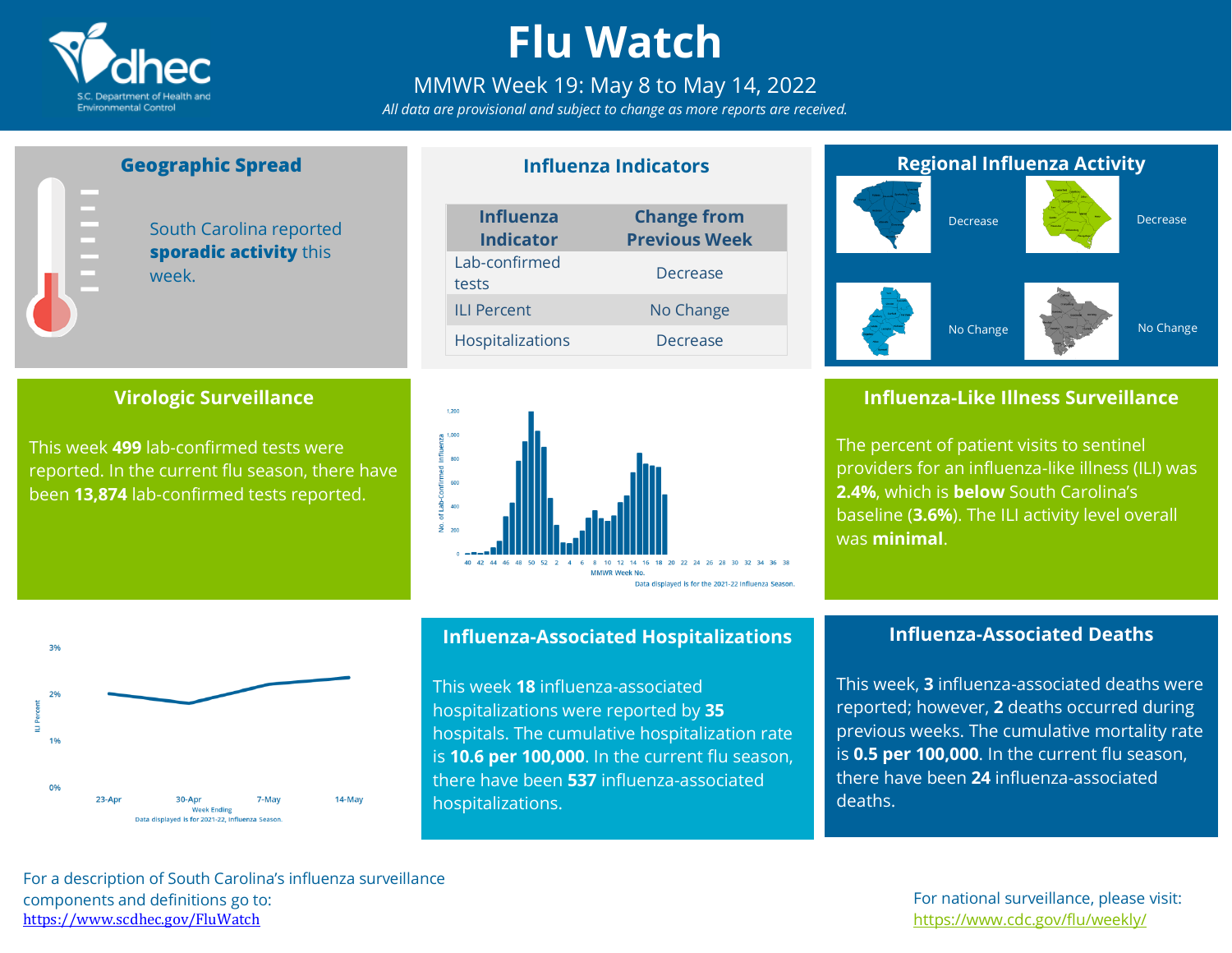# **Virologic Surveillance**

#### **Laboratory-Confirmed Influenza Cases, by Virus Type**



Anot subtyped A(H1N1) A (H3) B (lineage not determined) B (YAM) B (VIC) Co-infection

**Laboratory-Confirmed Influenza Cases, 2019-20 Season to Present**



A not subtyped A (H1N1) A (H3) B (lineage not determined) B (YAM) B (VIC) Co-infection

| Lab-Confirmed Influenza Cases by Influenza Type to Date*    |                            |             |           |            |                     |  |  |  |  |
|-------------------------------------------------------------|----------------------------|-------------|-----------|------------|---------------------|--|--|--|--|
|                                                             | No. of Cases (%)           |             |           |            |                     |  |  |  |  |
| <b>Influenza</b><br><b>Type</b>                             | <b>This</b><br><b>Week</b> | 2021-22     | 2020-21   | 2019-20    | 5 season<br>average |  |  |  |  |
| <b>Overall</b>                                              | 499                        | 13874       | 139       | 6,724      | 3,560               |  |  |  |  |
| <b>Influenza A</b>                                          | 484(97.0)                  | 13527(97.5) | 43(30.9)  | 4729(70.3) | 2715(76.3)          |  |  |  |  |
| A(H3)                                                       | 13(2.7)                    | 466(3.4)    |           | 40(0.8)    | 314(11.6)           |  |  |  |  |
| <b>A(H1N1)</b>                                              | 3(0.6)                     | 515(3.8)    | 2(4.7)    | 1121(23.7) | 373(13.7)           |  |  |  |  |
| $A(NS)^{**}$                                                | 468(96.7)                  | 12546(92.8) | 41(95.3)  | 3568(75.4) | 2028(74.7)          |  |  |  |  |
|                                                             |                            |             |           |            |                     |  |  |  |  |
| <b>Influenza B</b>                                          | 15(3.0)                    | 332(2.4)    | 91(65.5)  | 1986(29.5) | 837(23.5)           |  |  |  |  |
| <b>B</b> (Victoria)                                         |                            |             |           | 249(12.5)  | 51(6.1)             |  |  |  |  |
| B(Yamagata)                                                 |                            | 44          | ۰.        | 6(0.3)     | 12(1.4)             |  |  |  |  |
| $B$ (LND) <sup>+</sup>                                      | 15(100)                    | 332(100.0)  | 91(100.0) | 1731(87.2) | 774(92.5)           |  |  |  |  |
|                                                             |                            |             |           |            |                     |  |  |  |  |
| <b>Influenza Virus</b><br>Coinfection <sup>§</sup>          | 0(0.0)                     | 15(0.1)     | 5(3.6)    | 9(0.1)     | 8(0.2)              |  |  |  |  |
| <b>Influenza/SARS</b><br>-CoV-2<br>Coinfection <sup>£</sup> | 7(1.4)                     | 159(1.1)    | 15(10.8)  | 0(0.0)     | N/A                 |  |  |  |  |

\*Data presented from previous influenza seasons represents the data from that season through the same week as the current season. Nationally, the influenza season begins with MMWR week 40 and ends with MMWR week 39. The 2021-22 influenza season began on October 3, 2021 and will end on October 1, 2022.

\*\*NS – not subtyped +LND – lineage not determined

§Cases with more than one influenza A subtype in the same sample or with influenza A and B viral types in the same sample simultaneously.

£Lab-confirmed influenza cases who also tested positive for SARS-CoV-2 virus from specimens collected on the same date.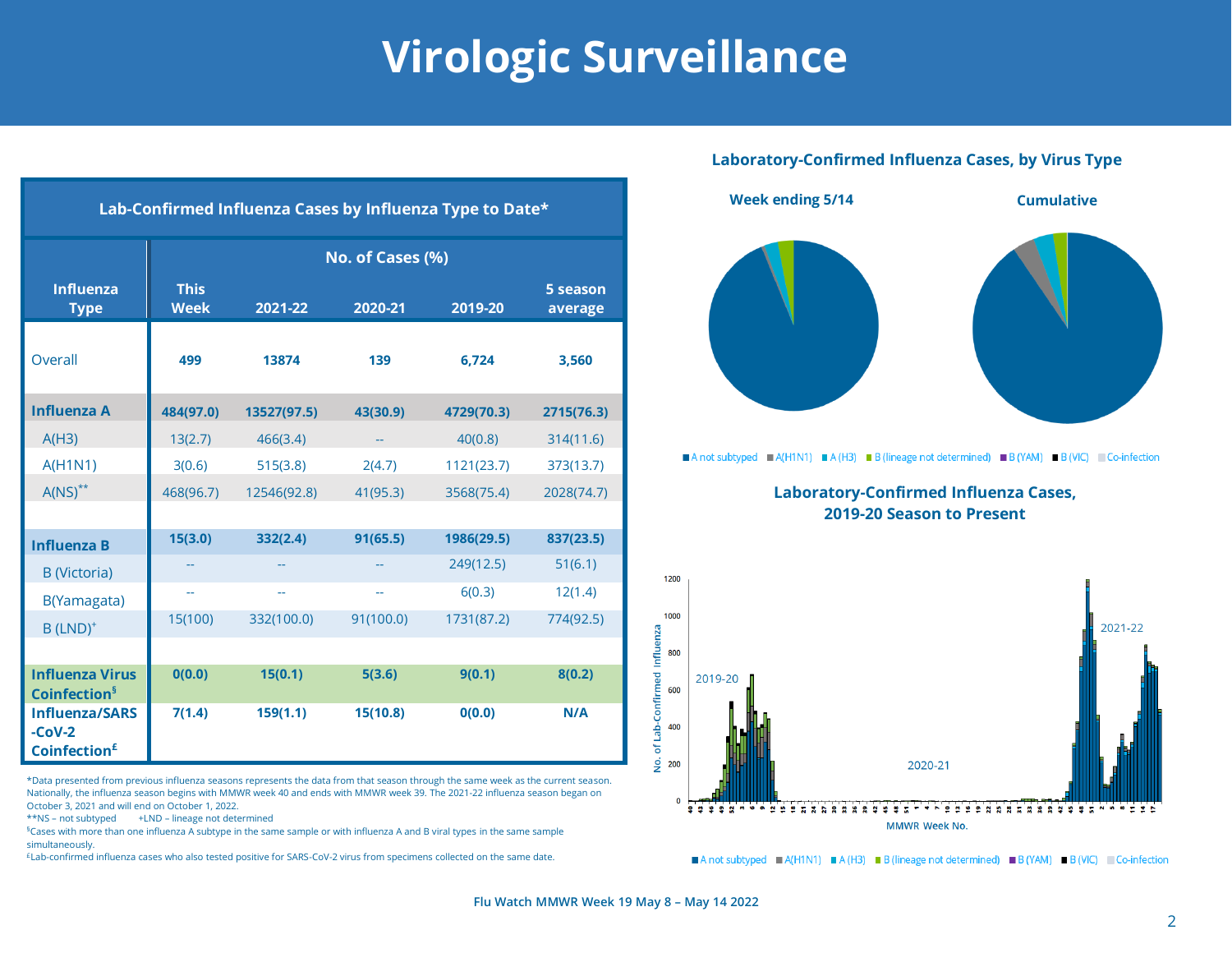## **Influenza-Like Illness (ILI) Surveillance**

This week, the ILI activity level was **minimal** and **2.4%** of patient visits to SC ILINet providers were attributed to an influenza-like illness. This is **below** the state baseline of **3.6%**.

Reports were received from providers in **24** counties, representing all DHEC Public Health regions.

\*\*ILI percentage is dependent upon the number of reporting providers and/or can vary by disease activity or the number of providers submitting reports.\*\*

County ILI Percent





**MMWR Week** 





**ILI ACTIVITY LEVELS: MINIMAL LOW MODERATE HIGH**